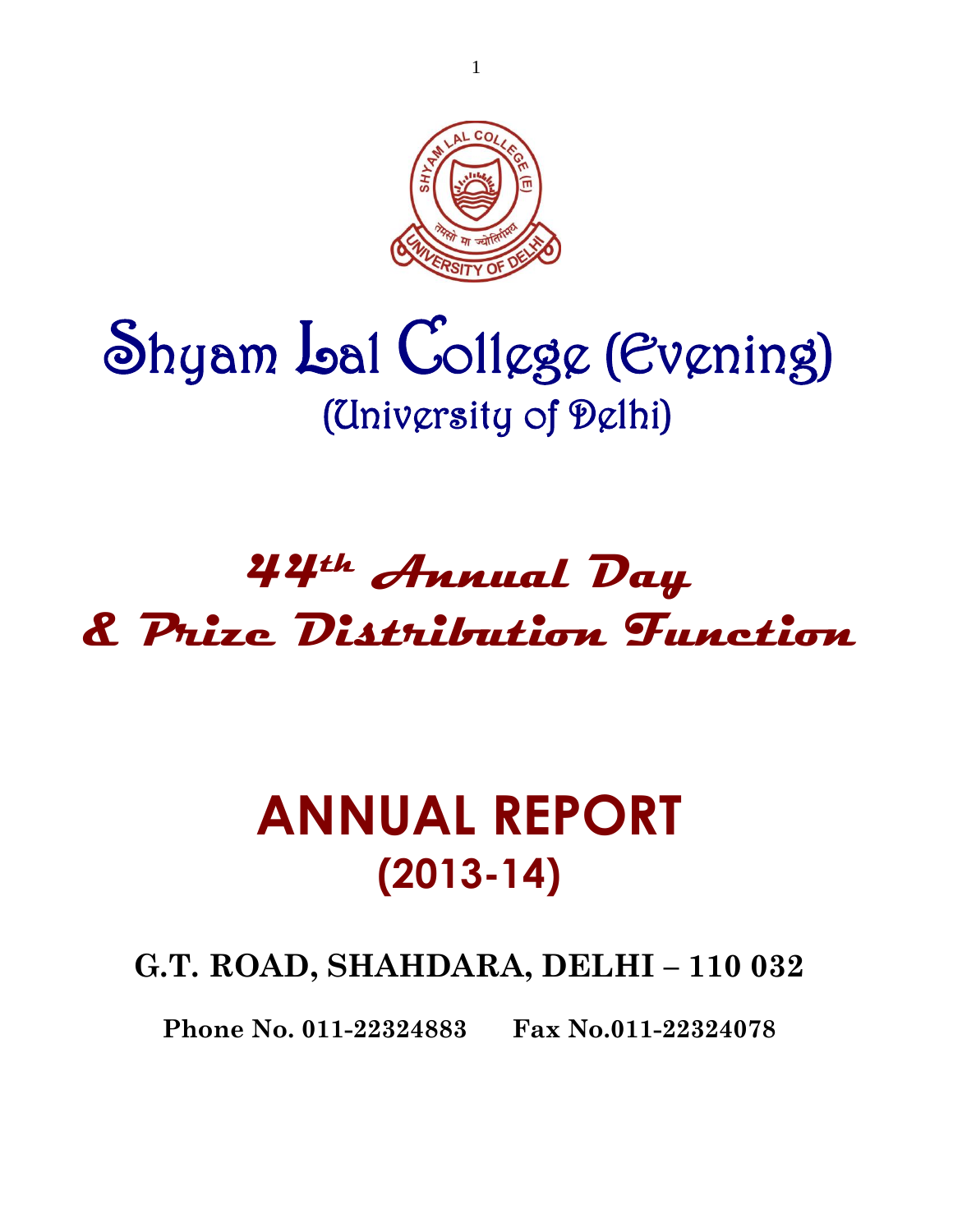On behalf of the staff and students of Shyam Lal College (E), I take this opportunity with eminence pleasure in welcoming everyone on the 44<sup>th</sup> Annual Day & Prize Distribution Function of the college.

I am extremely privileged and honoured to welcome our distinguished Chief Guest, Dr. K. P. Singh, Joint Secretary, University Grants Commission, Guest of Honour, Prof. B.P. Singh, Ex. Head & Dean, Department of Commerce, Delhi School of Economics, University of Delhi, Smt. Savita Gupta, Chairperson, Governing Body Shyam Lal College, my dear colleagues, parents and students.

Our college was founded in sixties by Late Padmashri Lala Shyam Lal Gupta, founder of the college, Member, Rajya Sabha and an eminent entrepreneur, the college has marched ahead since its inception. As we reflect upon the past year, I am very proud of the achievements made by our college.

As Principal, it is a pleasure to present the 2013-14 Shyam Lal College (Evening) Annual Report.

# **ACADEMIC RESULTS**

The reputation of an educational institution is based largely upon the performance of its students. I am pleased to report that we have recorded 87% in B.A. (H) Eco III Year, 84% in B.Com. (H) III Year and 71% in B.Com. Prog. III Year. For B.A. Prog. I year and II year results 81% and 95% respectively. B.A. (H) Hindi and B.A. (H) Eco II year is 95% and 81%. In B.A. (H) Pol. Science I, II and III year results varied from 91% to 100%.

#### **INTERNATIONAL CONFERENCE**

Following our past tradition of holding National Seminars / Conferences, the college organized an International Conference [the eleventh in succession] on the theme, 'Corporate Social Responsibility: Expectations, Reality and Challenges' under the Convenership of **Dr. Aditya P. Tripathi**. The Conference was organized at 'Gulmohar', India Habitat Centre, Lodhi Road, New Delhi on February 6-7, 2014.

Dr. Michael Hopkins, Professor of Corporate & Social Research at the University of Middlesex in London, UK and Adjunct Professor of CSR at George Mason University in Washington DC was the Chief Guest of the Conference and Professor B. P. Singh, Former Head & Dean, Faculty of Commerce and Business, Department of Commerce, Delhi School of Economics, University of Delhi was the Keynote Speaker.

The Conference brought together a comity of eminent scholars and social scientists, pundits and politicians, civil servants and civil society functionaries not only from Delhi but also from other parts of the nation and the Globe. The Conference was well taken by the Researchers, Academicians and Corporates. More than 200 Abstracts were received, out of which approximately 40 Research Papers were presented at the Conference. The presentations of the two-day International Conference will be soon published. The Conference was sponsored by UGC, S. Chand & Company, ICSSR, Central Warehousing Corporation and Central Bank of India.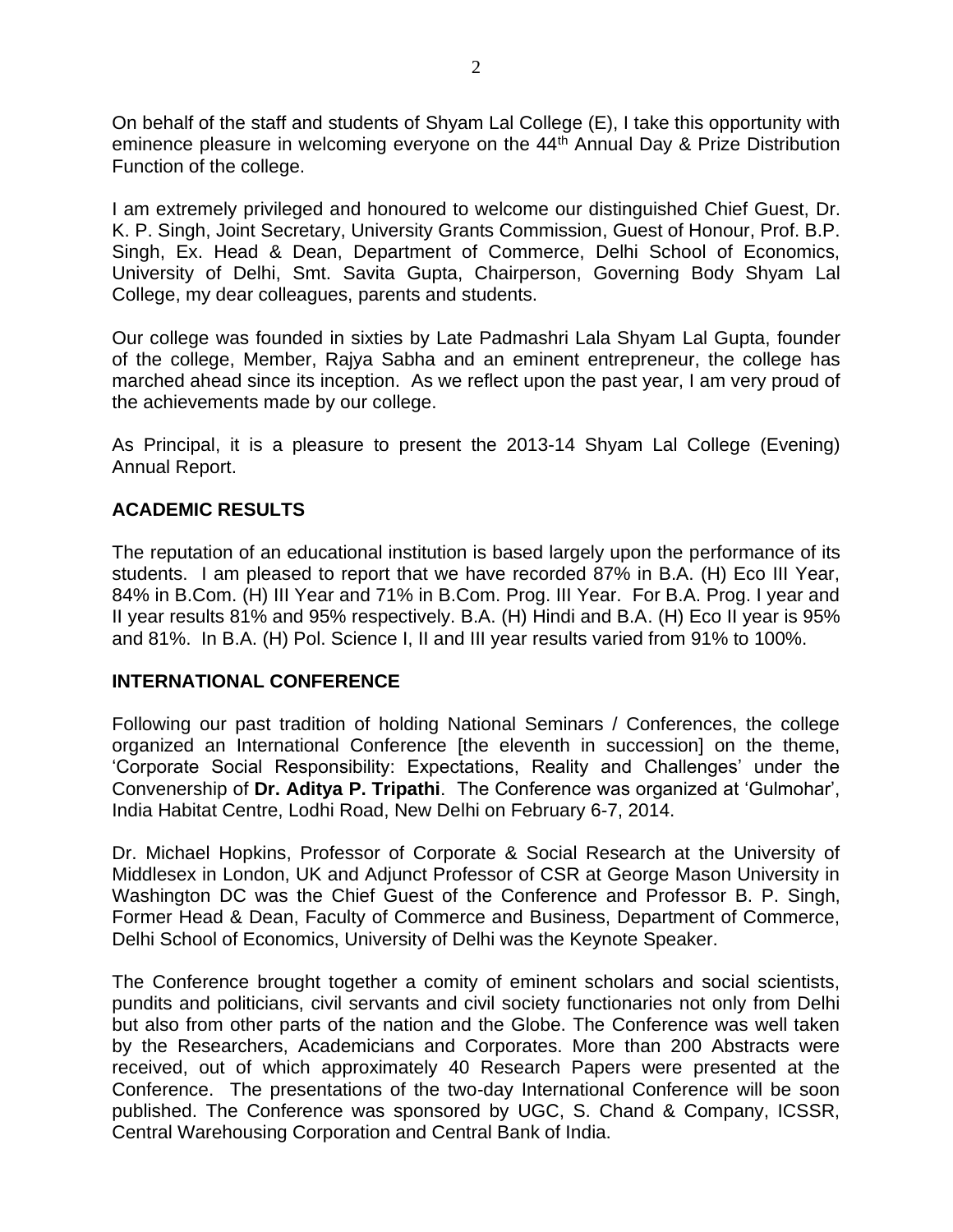# **ACADEMIC PRIZES**

Academic Prizes are awarded by the college at the annual function to the students on the basis of their results in the annual examinations. In addition to this, following memorial cash prizes are also awarded: -

- Shri Sunder Lal Rohatgi & Smt. Roopwati Rohatgi Memorial Prizes: Three prizes of Rs.250/- each to be awarded annually to the toppers of final year students of B.Com (H), B.Com and B.A. Programme. These prizes were instituted by Late Sh. B.B. Rohatgi in the fond memory of his parents.
- Lilawanti Bhatia Memorial Prizes: The prizes are of the value of Rs.500/- given to the students of B.A. (Programme) I, II and III year who secure the highest marks (not less than 60%) in the Office Management & Secretarial Practice Course. These prizes were instituted by Dr. R.C. Bhatia of the Department of Commerce, in the loving memory of his mother Smt. Lilawanti Bhatia.
- Km. Kanika Gupta Memorial Prizes: The prizes are of the value of Rs.500/- given to the students securing highest marks in B.Com (Hons.) I and II year examinations. These prizes are instituted by Dr. R.L. Gupta of the Department of Commerce, in the loving memory of his daughter, Km. Kanika Gupta.
- Vice Chancellor's financial assistance: The Financial Assistance will be awarded to those students whose family income from all sources is less than 1 Lac per annum and having APL and BPL valid ration cards issued from the competent authority.
- Shyam Lal Gupta Memorial Prize: A prize of Rs.11,000/- has been instituted by Shyamlal Charitable Trust in the memory of Late Padam Shri Shyamlal Gupta, the Founder of the College. This prize is given to the student who secures the highest percentage of marks in the First / Second year of any course.
- Other Delhi University Awards and Financial Assistance: There are many Awards / Financial Assistance / Scholarship schemes which are declared by the University from time to time. Students are advised to see the Notice Board for details
- Sports Prizes: Sports Prizes are awarded to the outstanding sports persons every year subject to attainment of the minimum standards laid down for the purpose.

# **FACULTY ACHIEVEMENTS**

Our faculty continued to explore newer academic heights in the current session by writing books, attending seminars, workshops, refresher courses and orientation programs as detailed below:

- ❖ **Sh. J. K. Bareja,** Associate Professor, Department of Commerce. He is associated with teaching of Master of Business Economics at South Delhi Campus, University of Delhi.
- ❖ **Dr. Vinod Tyagi**, Associate Professor, Department of Mathematics. He published more than 40 research papers in journals of International repute in Coding Theory and Number Theory. This year, one of his students has been awarded Ph.D from University of Delhi and three students have submitted their Ph.D. thesis in University of Delhi.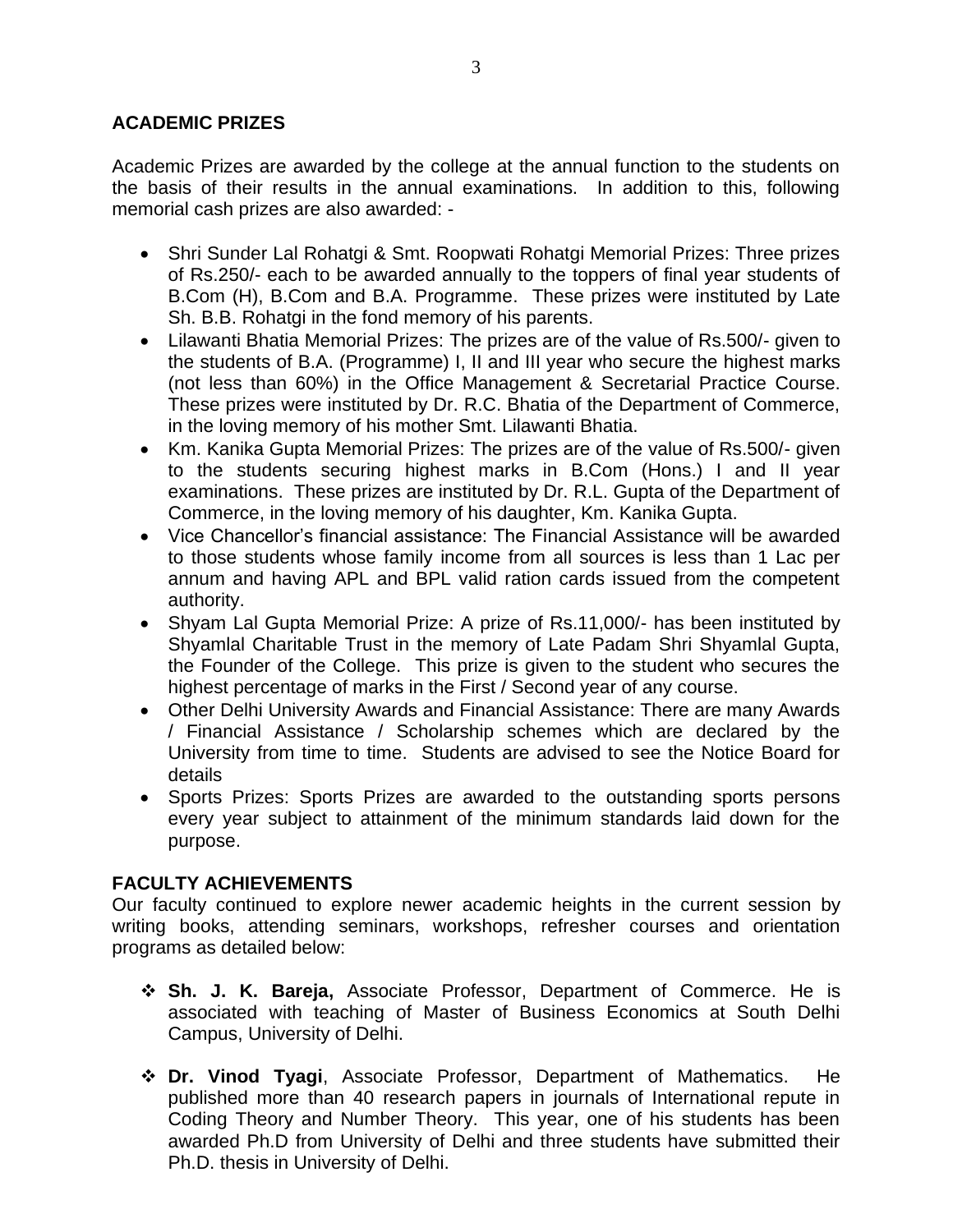- ❖ **Sh. A. K. Sharma**, Librarian. He has published two research papers: Reference Services for college Libraries in Digital Environment. Library Progress (International), Vol. 33, No.1, 2013. Are Librarians satisfied with ICT Era, Indian Journal of Library and Information Science Vol 7, No.3, 2013.
- ❖ **Dr. Aditya P. Tripathi,** Assistant Professor, Department of Commerce. He presented a research paper entitled "Analysing the myth of a Green Marketer and An Eco-friendly Customer: A Study of Indian Car Manufacturers and Customers" at LCBR European Marketing Conference 2013 on August 15-16, 2013 held at Frankfurt-am-Main, Germany. His paper has also been published in LCBR EMC 2013 proceedings. Further, he chaired one of the Technical Sessions at European Marketing Conference 2013 at Germany. Dr. Aditya P. Tripathi was invited as Special Invitee at Accountancy and Commerce Summit 2013 organized by the Board of Studies, the Institute of Chartered Accountants of India, New Delhi on 11<sup>th</sup> September 2013 at India Habitat Centre, New Delhi. He was also empanelled as Reviewer with the International Journal of Agricultural Economics and Development.
- ❖ **Dr. Amit Singh**, Assistant Professor, Department of Hindi. He published a research paper entitled "Hindi Natak: Samvedna Ke badalte Swar" in Samved Patrika. He attended two-days orientation programme on Foundation Course organized by CPDHE, University of Delhi.
- ❖ **Dr. Ashok Yadav**, Assistant Professor, Department of Commerce. He was empanelled as Editorial Advisory Board Member in the Journal of Rural and Industrial Development published by Entrepreneurship Development Institute of India, Gujarat.
- ❖ **Sh. Ashwani Jassal**, Assistant Professor, Department of Political Science. He participated and presented paper at International Conference in Hungary (Corvinus University) and in the Annual Convention of International Studies Association in Torronto (Canada).
- ❖ **Dr. Bharti**, Assistant Professor, Department of Mathematics. She published a paper entitled "*Concept of Transient Chaos and Energy Variability in Double Well Duffing Oscillator*" in 'Excellence International Journal of Education and Research', pp. 474-492, Vol. 2, Issue 4, April 2014. She also participated in "*M<sup>3</sup> - Mathematical Moddeling with Mathematica*" workshop organized by USBAS, Non-Linear Dynamics Research Lab, Guru Govind Singh Indraprastha University on 20th March 2014.
- ❖ **Ms. Ila Bhushan**, Assistant Professor, Department of Political Science. She presented a paper entitled "Corporate Social Responsibility: Notes from the field" at the International Conference organized by Shyam Lal College (Eve.).
- ❖ **Dr. Manu Umesh**, Assistant Professor, Department of Commerce. He has written a book (co-author) on 'Human Resource Management (Text Cases and Problems)' for B.Com Course under FYUP of University of Delhi students. The book was published by Mahavir Publication. He also published a research paper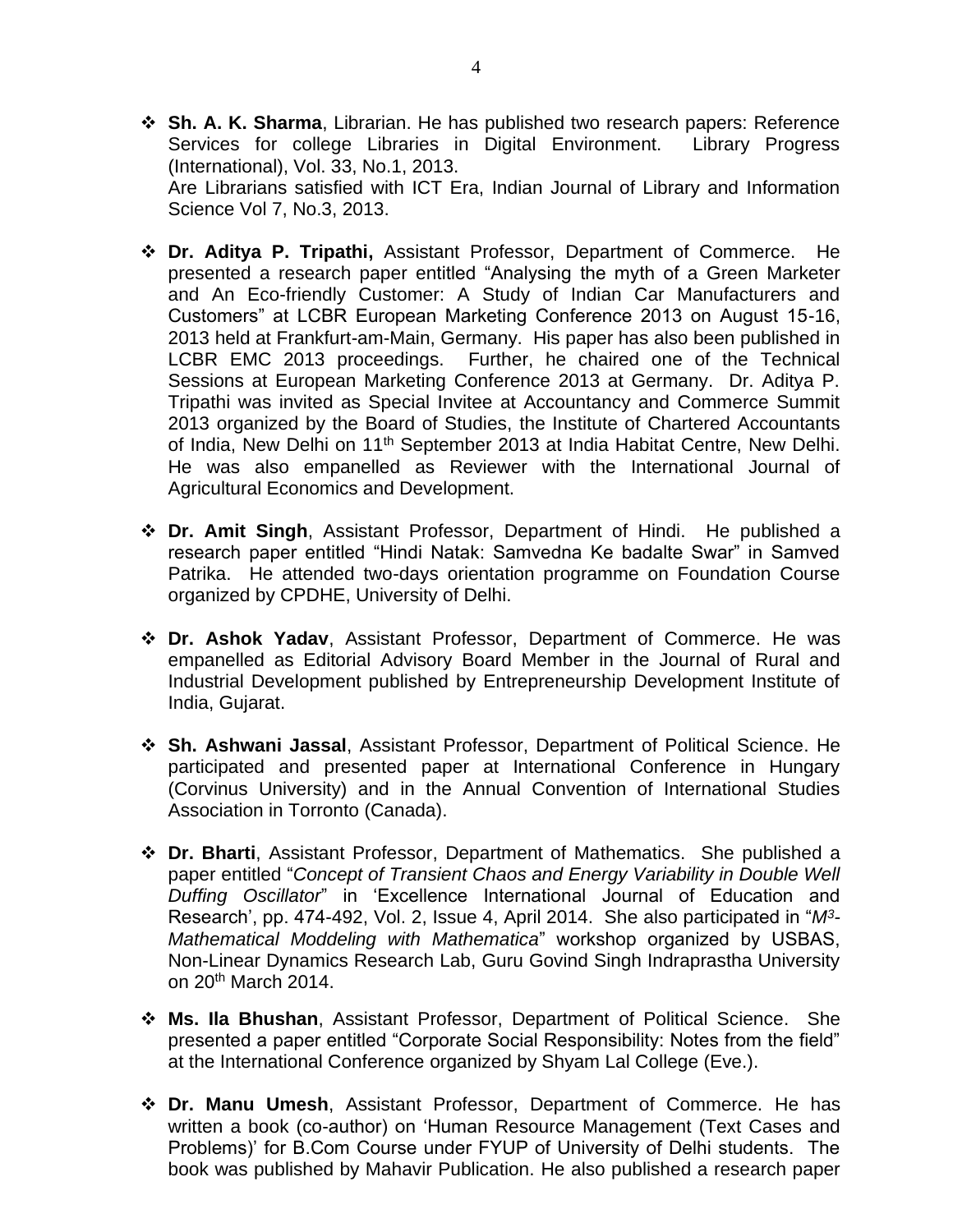on "Environmental Accounting in India" in SGV University International Journal of Environment, Science and Technology (January 2014).

- ❖ **Sh. Pawan Kumar Bhura,** Assistant Professor, Department of Commerce. He has written two books on "Human Resource Management, (Text, Case & Problems) for B.Com (Prog.) under FYUP of University of Delhi students. This book published by "A Mahavir Publication" another book on "Business organization & Management for B.Com (Prog.), University of Delhi students. This book was published by "Variety Book Publisher". He has present a paper on "Environment Accounting in India" in second Convention on Climate Change & Water at Suresh Gyan Vihar University, Jaipur. This published in International Journal of Environment, Science & Technology. (Vol. 2(1)Jan,2014). He has also published research paper on "Introduction of RTI Act.", "Bharat Main Paryatan" in Maru Vayvsay Chakra Journal, Vol 1, Jan, 2014 &Vol 2, Feb -Mar, 2014 respectively. He has attained refresher course programme organized by UGC-Academic Staff College, Jamia Millia Islamia, New Delhi
- ❖ **Mr. Ramesh Kumar**, Associate Professor, Department of Political Science delivered a key note address and also chaired a session in a National Seminar on Challenges of Indian Democracy organized by Post-Doctoral Scholars of Political Science Department, CCS University, Meerut on 31<sup>st</sup> January 2012. He also presented a paper on Indian Party System: Trends and Prospects organized by a think tank i.e. Mangal Sruti on  $12<sup>th</sup>$  March 2014. His paper on American Mediation in Kargil War of 1999 was accepted for presentation in the 6<sup>th</sup> AIPSA conference Manila Philippines in December 2013. Besides, his paper on India's Factors in African development has also been accepted for presentation in 13<sup>th</sup> International Conference for Africanist scheduled to be held in May in Mascow, Republic of Russia. Over and above, Dr. Ramesh Kumar has also appeared as a Political Analyst on different TV news channels.
- ❖ **Sh. Rajiv Ranjan Singh**, Assistant Professor, Department of Computer Science. He successfully completed his M.Sc. in Computer Security with distinction from University of Birmingham, UK under Faculty Training Programme of University of Delhi. He presented a paper on "Green Technology" in Conference on Climate Change and Water at Suresh Gyan Vihar University, Jaipur. He also presented a paper on "Impact of E-Governance in Rural Areas" at International Conference organized by Zakir Hussain Delhi College. He also delivered an invited talk on "Quantifying Information Integrity" at the National Conference on Cyber Security 2014 held at RDIAS (GGSIP University), Delhi.
- ❖ **Ms. Stuti Gupta**, Assistant Professor, Department of Economics**.** She published a paper entitled "Measuring productivity in Indian Banks: A Data Envelopment Analysis Approach" in Research Expo: International Multidisciplinary Research Journal. An article on "An Analysis of Non Performing Assets in Indian Banking Sector" was also published in Vignetles of Research: An International Peer-Reviewed Multi-disciplinary Research Journal. She and Dr. Manu Umesh presented a paper entitled "Environmental Accounting in India" in the International Conference on "Corporate Social Responsibility: Expectations, Reality and Challenges".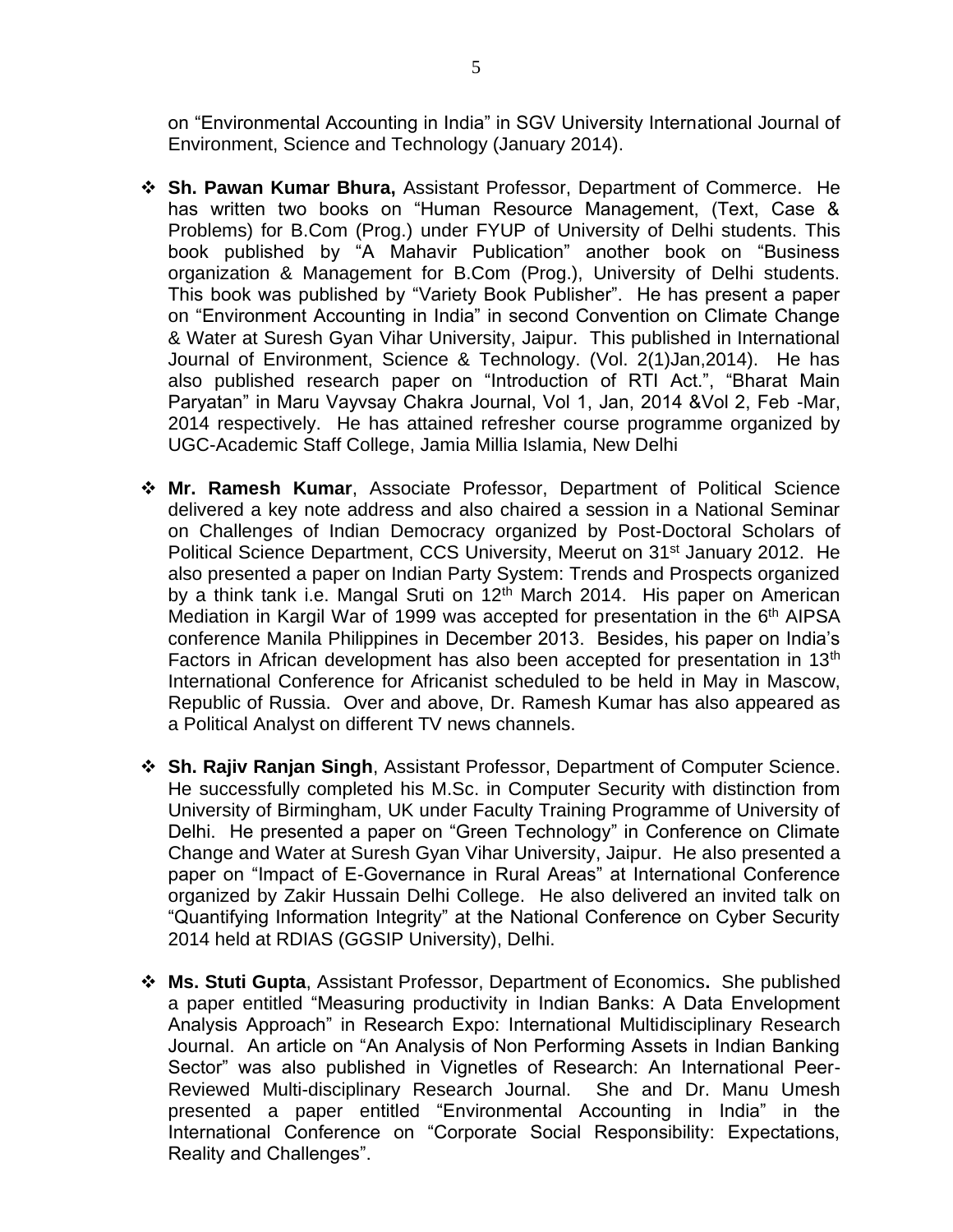- ❖ **Sh. Surender Kumar Sharma** and **Sh. Ajay Gupta,** Assistant Professor, Department of Economics. A project titled "Demand, Supply and Equilibrium" of was accepted in ILLL. Sh. Surender Kumar Sharma attended an orientation programme conducted by University of Rajasthan, Jaipur, ASC and was awarded with Grade A.
- ❖ **Dr. Dinesh Panwar**, Assistant Professor, Department of English. He has edited a book on "Contemporary Fiction in India" published by Alfa Publication, New Delhi
- ❖ **Dr. Neetu Tyagi**, Assistant Professor, Department of English. She edited one book entitled 'Selection of Prose' under S.K.Publishers, Bareilly. She presented a paper on ' Role of Modern Youth in Contemporary Social Change' in national conference conducted by Sri Aurobindo College, Delhi and another paper ; Female protection: Khap Panchayat versus Political Parties' in a conference in Delhi College of Arts and Commerce, Delhi.

#### **STUDENTS' UNION**

Under the convenorship of Sh. Kamlesh Attri, the Students' Union of the college has been very active throughout the year. They addressed various issues concerning the students in a constructive way.

I would like to place on record my appreciation of the office bearers, namely Prashant Kasana – President, Gaurav Kumar – Vice-President, Shriyansh Jain – Secretary, Bilal – Joint Secretary, Suraj Gautam – Treasurer, Abhishek Chaudhary and Shahbaz Khan – Central Councillors for their co-operation.

#### **NCC**

The College's NCC unit with a strength of more than 300 cadets under the leadership of Sh. Anil Kr. Verma earned several distinctions. Five girls cadets and five boys cadets represented Delhi in the Thal Sainik Camp. The cadets also planted saplings, donated blood, Army Attachment, Paraslethering, Parasailing, Tracking, CATC and 45 boys attended NIC in various parts of the country such as Andhra Pradesh, Gujarat and Madhya Pradesh.

#### **Discipline**

Discipline Committee under the Convenership of Dr. Amrendra Kr. Singh has actively participated in all events organized by the students and the college.

The overall environment and decorum was maintained during the year and there was peace on the grounds with cooperation from the students' union. No serious matter has been reported during the year for any formal proceedings. To ensure female safety, frequent rounds of the faculty were conducted by the Committee members with special attention to 1<sup>st</sup> and 2<sup>nd</sup> floor.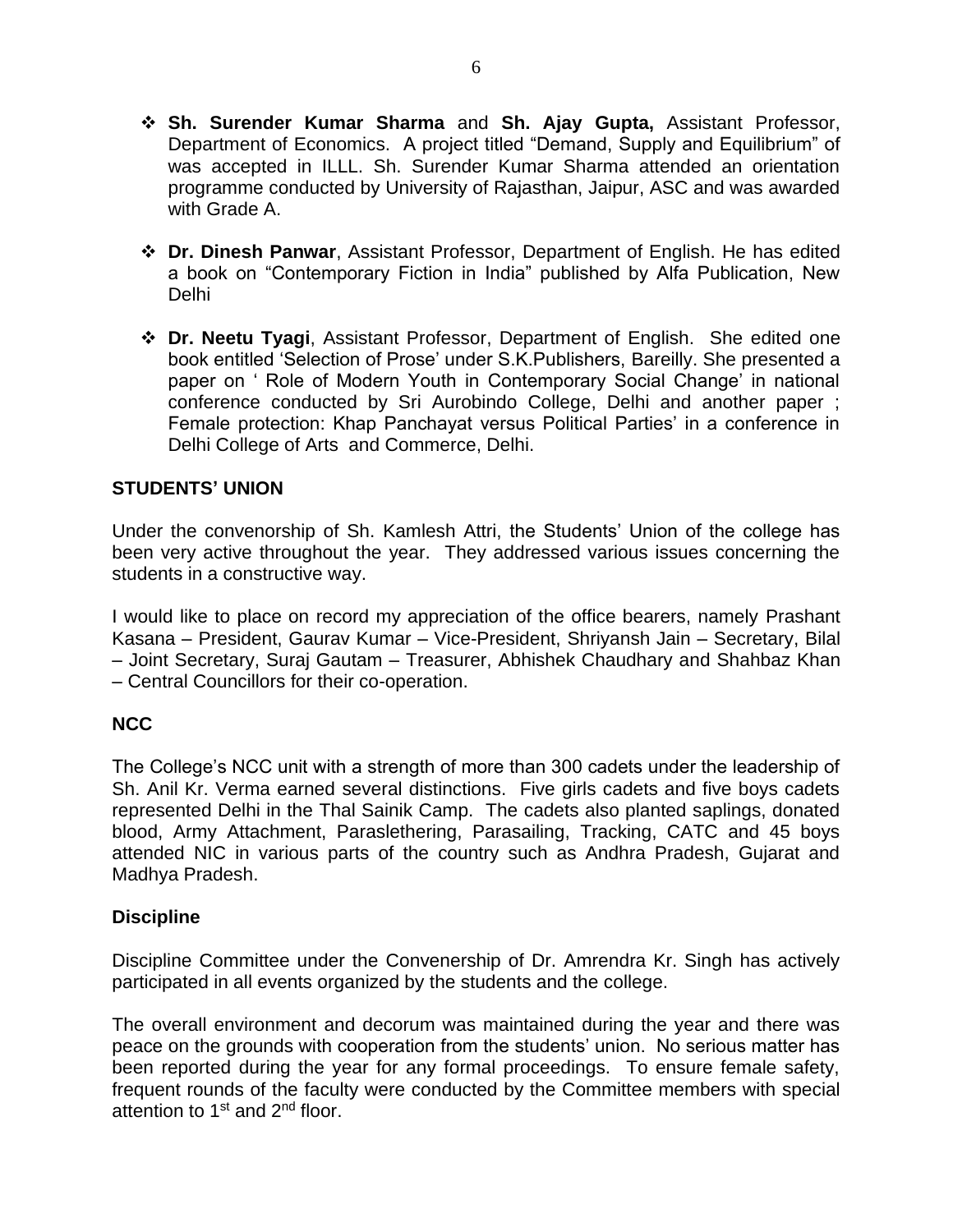# **NSS**

The NSS Unit of the College consists of Gandhi Study Circle and Eco Club besides NSS. These Organizations keep organizing functions independently and also in collaboration with each other. The NSS Unit has vast network and nearly 200 Volunteers are enlisted for the academic session- 2013-14. A large number of functions have been organized and summarized accordingly.

Orientation: The NSS Unit alongwith its sister organizations organized an Orientation Programme in September, 2013 in which an African priest Jude from Cameroon was the chief guest and main speaker on the occasion. He spoke on *Gandhi in Africa* for an hour. The function ended with lively interaction and refreshment.

Film exhibition: Gandhi Study Circle organized a film show on Gandhi under its aegis and in joint collaboration with NSS. The film show was followed by a vibrant discussion and question answer session related to various facets of Gandhi shown in the Film.

Anti Tobacco Campaign: As directed by the University to comply UGC agenda to create anti tobacco awareness among students, NSS organized campaign in which students were lectured about hazardous diseases caused due to use of any kind of Tobacco, Gutka or get addicted to smoking etc. An oath ceremony not to use any tobacco product was also organized in which a large number of students participated.

NSS Volunteers participated in Gandhi Bhawan: As all of us know that NSS was primarily formed to popularize Gandhian constructive programmes for youth. Our College NSS Volunteers participated in many functions and activities organized and desired by Gandhi Bhawan, University of Delhi.

NSS Volunteers Participated in Quiz and Debates: Our Volunteers very often participated in debates and quiz organized by Gandhi Bhawan. Some of them have been selected for cash prize, certificate and letter of appreciation by Gandhi Bhawan on many occasions.

NSS Volunteers Participated in Antardhvani: The Annual event of the University i.e. *Antardhvani* has scaled new height of eminence. Our College, as usual, participated in Antardhvani-2014 in which a large number of NSS Volunteers took part and volunteered their services.

#### **Eco-club**

The Eco-Club under Ms. Sunita Saxena organized the following activities in the college to create awareness about environment in the society: -

- Poster Making Competition
- Model Making Competition
- Making Handicraft & Decorative items from Waste Material Competition

All those Models, Posters and Handicraft / Decorative items were displayed at Antardhvani Festival organized by University of Delhi on 14<sup>th</sup> February to 16<sup>th</sup> February 2014 at University ground. All these were highly appreciated by the entire visiting guests.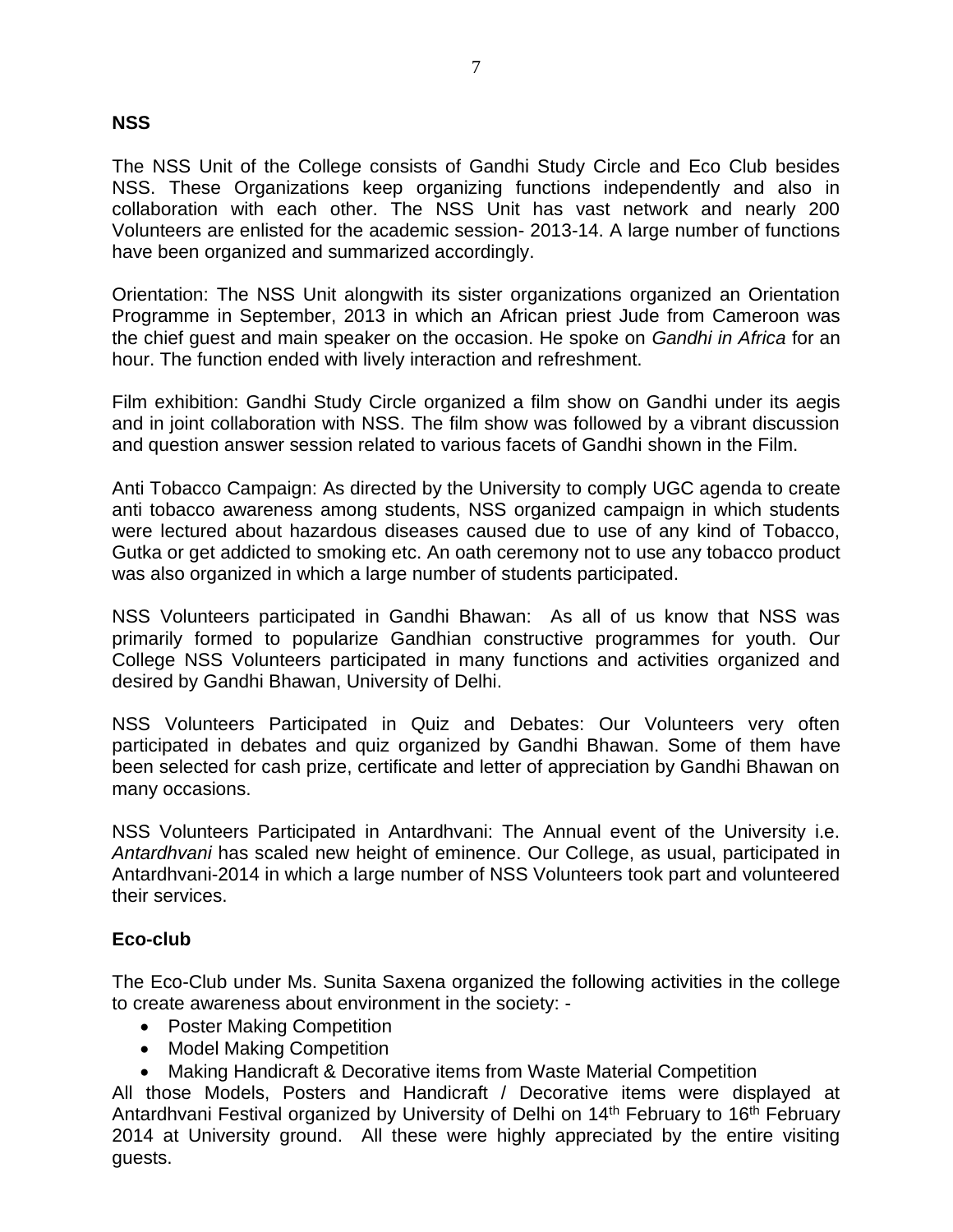#### **LIBRARY**

Our library has 55,100 books and subscribes Hindi & English Newspapers, 30 magazines and journals at present. Open access facilities to students and staff are available on ground floor and upper library building. The College Library on the ground floor as well as upper stacks areas are air-conditioned.

The library is computerized with bar coded books and membership cards. The Xerox facilities are also available to staff members. The Computer lab with 36 computers is also available to students for searching the Delhi University Library resources and other resources through internet facility.

# **SUBJECT ASSOCIATIONS**

#### **English Association**

- English association organized a talk by Dr. O.P. Arora on 'Making of A Poet: Reading Mind of a Poet.' Students of English Honours enthusiastically participated and recited few self composed poems in the programme.
- Movie 'In Custody' was screened for the better understanding of the text by Anita Desai prescribed in their syllabus.
- Students of English Honours participated in inter collegiate drama competition organized by Shakespeare Society of India and performed a scene of Shakespearean 'Twelfth Night' which was highly appreciated by the audience and judges.
- A group Discussion was conducted on 'Save Girl Child and gender sensitisation' for the students of honours. The programme became quite successful with innovative ideas of students.
- The three movies based on the text prescribed in syllabus Oliver Twist, Murder of Sir Roger Ackroyd, The Quite American were screened for the better understanding of students.
- On 8<sup>th</sup> March international women's day was celebrated energetically. Prof. Shormishtha Panja of Department of English and joint Director ILLL Delhi was invited as special guest.She inspired everyone to respect women in her speech. Many students recited poems on gender issues. Dr. Preeti Shukla, Dr. Meena Mehta, Dr. Neetu Tyagi and Dr. Dinesh Panwar presented papers on the occasion.

#### **Economics Association**

• Education Trip: The Department organized Education trip for all students to Alwar, Rajasthan in September 2013. About 60 students and staff participated in the event.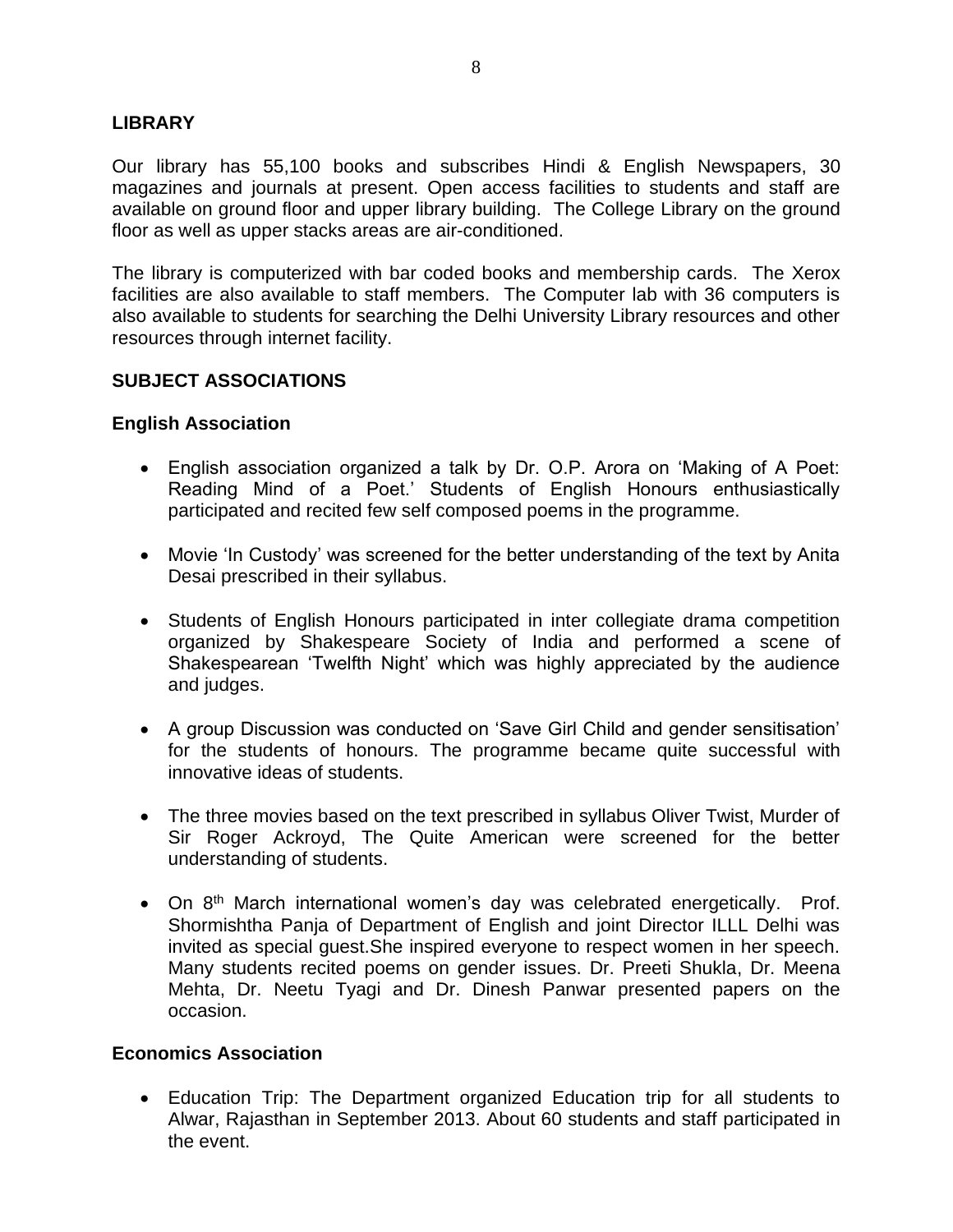• 1st Inter College Fest: The 1st Inter-college Fest was organized on 26th February 2014. The events include Paper presentation, Ad-mal, Face-off and Treasurer. Students from Janki Devi, Satyawati, Guru Gobind Singh and other colleges participated in the events.

**History Association** organized educational trip for students and teachers. Students visited QUTUB COMPLEX, OLD FORT, HUMAYUN TOMB AND RED FORT on 29<sup>th</sup> March 2014 to interact with our cultural past. Department also actively participated in the Gyanodaya trip led by Sh. Devendra Kumar Yadav, Assistant Professor, Department of History.

#### **Political Science Association (Prerna**)

The Department of Political Science organized a visit to Parliament under the aegis of its association *Prerna* during the winter session. Students directly watched Parliamentary discussion in the Rajya Sabha and also handed over a memorandum to the Office of Speaker for initiating a Bill if possible for having minimum qualification for public functionaries right from Panchayat to Parliament.

# **SPORTS**

The College organized Lal Shyam Lal Memorial Cricket Tournament and Annual Athletic Meet of the College on 4<sup>th</sup> March, 2014

Sumit Mavi, B.A. (H) Hindi Ist Year got Ist place in Wrestling Inter College Wrestling Championship.

Shakeel Ahmad, B.A. (P) IInd year and Udit Kumar, B.A. (H) Political Science Ist year got IInd place in Wrestling Inter College Tournament.

Surjeet Singh, B.A. (H) Hindi Ist year and Mohd. Asif, B.A. (H) IInd year got IIIrd place in Wrestling Inter College Championship.

Bhupendra Kumar, B.A. IInd year got IIIrd Place in Marathon Race in Inter College Athletic Meet and selected for Inter University Team.

Our College participated in Inter College tournament in various games such as Athletics, Cross Country, Volley Ball, Foot Ball, Badminton, Table Tennis, Kabaddi, Cricket, Boxing, Wrestling and Judo.

#### **ART, DRAMA & CULTURAL SOCIETY**

The society named "Abhivyanjana" organized its Annual Event on March 11, 2014. Classical Vocal Music has been introduced first time in the college. Ghazal Singing and Light Music by renowned artists were the other attractions of this event. This event has also provided platform for the students to showcase their talent in various branches of music such as singing, dance and drama. Cash prizes were awarded to motivate them in future.